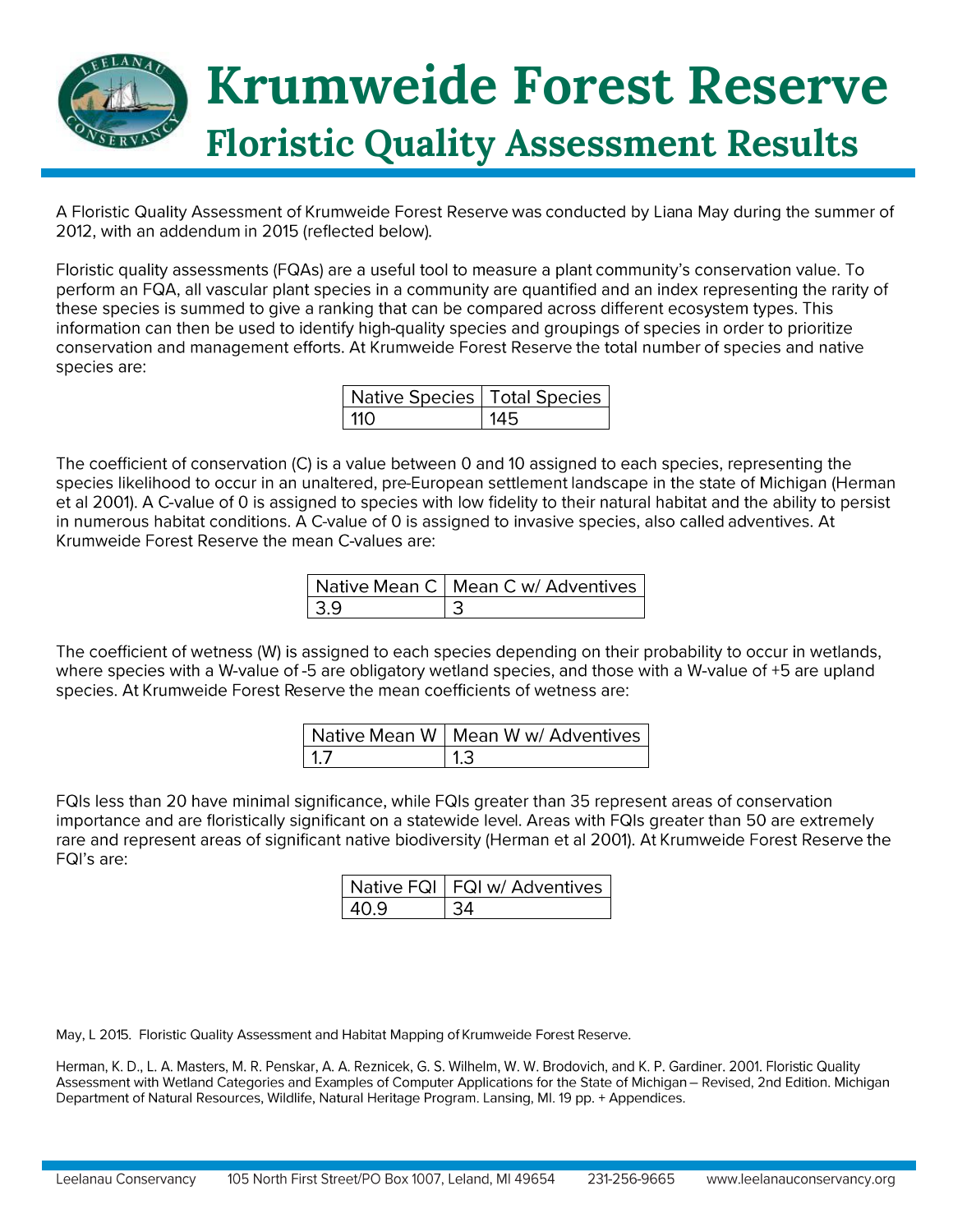*Table 2. Summary of non-native species. Aggressive invasives include Cirsium arvense and C. vulgare.*

| <b>SCIENTIFIC NAME</b>      |                |            | W WETNESS PHYSIOGNOMY COMMON NAME |                            |
|-----------------------------|----------------|------------|-----------------------------------|----------------------------|
| AEGOPODIUM PODAGRARIA       |                | $0$ FAC    | Ad P-Forb                         | <b>GOUTWEED</b>            |
| AGROSTIS GIGANTEA           |                | 0 FAC      | Ad P-Grass                        | <b>REDTOP</b>              |
| <b>ALLIUM VINEALE</b>       |                | 3 FACU     | Ad P-Forb                         | <b>FIELD GARLIC</b>        |
| BERTEROA INCANA             |                | 5 UPL      | Ad A-Forb                         | <b>HOARY ALYSSUM</b>       |
| <b>CERASTIUM FONTANUM</b>   |                | 3 FACU     | Ad P-Forb                         | MOUSE EAR CHICKWEED        |
| CHRYSANTHEMUM LEUCANTHEMUM  |                | $5$ UPL    | Ad P-Forb                         | OX EYE DAISY               |
| <b>CIRSIUM ARVENSE</b>      |                | 3 FACU     | Ad P-Forb                         | <b>CANADIAN THISTLE</b>    |
| <b>CIRSIUM VULGARE</b>      |                | $4$ FACU-  | Ad B-Forb                         | <b>BULL THISTLE</b>        |
| EPILOBIUM PARVIFLORUM       |                | 3 FACU     | Ad P-Forb                         | <b>WILLOW HERB</b>         |
| EPIPACTIS HELLEBORINE       |                | 5 UPL      | Ad P-Forb                         | HELLEBORINE                |
| FESTUCA ARUNDINACEA         |                | $2$ FACU+  | Ad P-Grass                        | <b>TALL FESCUE</b>         |
| <b>GALIUM ODORATUM</b>      |                | 5 UPL      | Ad P-Forb                         | <b>SWEET WOODRUFF</b>      |
| HIERACIUM AURANTIACUM       |                | $5$ UPL    | Ad P-Forb                         | <b>ORANGE HAWKWEED</b>     |
| HIERACIUM PILOSELLOIDES     |                | $5$ UPL    | Ad P-Forb                         | <b>GLAUCOUS KING DEVIL</b> |
| <b>HYPERICUM PERFORATUM</b> | 5 <sup>1</sup> | <b>UPL</b> | Ad P-Forb                         | COMMON ST. JOHN'S WORT     |
| LEONURUS CARDIACA           |                | 5 UPL      | Ad P-Forb                         | <b>MOTHERWORT</b>          |
| <b>LOLIUM PERENNE</b>       |                | 3 FACU     | Ad P-Grass                        | PERENNIAL RYE GRASS        |
| LONICERA MORROWII           | 5 <sup>1</sup> | <b>UPL</b> | Ad Shrub                          | MORROW HONEYSUCKLE         |
| LYCHNIS CORONARIA           |                | 5 UPL      | Ad P-Forb                         | <b>MULLEIN PINK</b>        |
| <b>MALUS PUMILA</b>         |                | 5 UPL      | Ad Tree                           | <b>APPLE</b>               |
| <b>MALVA MOSCHATA</b>       |                | $5$ UPL    | Ad P-Forb                         | <b>MUSK MALLOW</b>         |
| PHLEUM PRATENSE             |                | 3 FACU     | Ad P-Grass                        | <b>TIMOTHY</b>             |
| PLANTAGO LANCEOLATA         |                | 0 FAC      | Ad P-Forb                         | ENGLISH PLANTAIN           |
| POA COMPRESSA               |                | $2$ FACU+  | Ad P-Grass                        | CANADA BLUEGRASS           |
| ROBINIA PSEUDOACACIA        |                | 4 FACU-    | Ad Tree                           | <b>BLACK LOCUST</b>        |
| RUMEX ACETOSELLA            |                | $0$ FAC    | Ad P-Forb                         | <b>SHEEP SORREL</b>        |
| <b>RUMEX CRISPUS</b>        |                | $-1$ FAC+  | Ad P-Forb                         | <b>CURLY DOCK</b>          |
| <b>SILENE VULGARIS</b>      |                | $5$ UPL    | Ad P-Forb                         | <b>BLADDER CAMPION</b>     |
| SORBARIA SORBIFOLIA         |                | 5 UPL      | Ad Shrub                          | <b>FALSE SPIRAEA</b>       |
| TARAXACUM OFFICINALE        |                | 3 FACU     | Ad P-Forb                         | <b>COMMON DANDELION</b>    |
| TRIFOLIUM HYBRIDUM          |                | $1$ FAC-   | Ad P-Forb                         | <b>ALSIKE CLOVER</b>       |
| <b>VERBASCUM THAPSUS</b>    |                | 5 UPL      | Ad B-Forb                         | <b>COMMON MULLEIN</b>      |
| <b>VERONICA OFFICINALIS</b> | 5 <sup>1</sup> | <b>UPL</b> | Ad P-Forb                         | <b>COMMON SPEEDWELL</b>    |
| VICIA VILLOSA               |                | $5$ UPL    | Ad A-Forb                         | <b>HAIRY VETCH</b>         |

*Table 3. Summary of high conservation-value species (MNF= mesic northern forest, NWM= northern wet meadow, DNF=dry-mesic northern forest)*

| C. | <b>SCIENTIFIC NAME</b>     | W | <b>WETNESS</b> | <b>PHYSIOGNOMY</b> | <b>COMMON NAME</b>            | <b>Location</b> |
|----|----------------------------|---|----------------|--------------------|-------------------------------|-----------------|
|    | 7 Actaea pachypoda         |   | $5$ UPL        | Nt P-Forb          | <b>DOLL'S EYES</b>            | <b>MNF</b>      |
|    | 7 Dicentra canadensis      |   | 5 UPL          | Nt P-Forb          | <b>SQUIRREL CORN</b>          | <b>MNF</b>      |
|    | 7 Dicentra cucullaria      |   | $5$ UPL        | Nt P-Forb          | <b>DUTCHMAN'S BREECHES</b>    | <b>MNF</b>      |
|    | 7 Melica smithii           |   | 5 UPL          | Nt P-Grass         | <b>MELIC GRASS</b>            | <b>MNF</b>      |
|    | 7 Oxalis acetosella        |   | 3 FACU         | Nt P-Forb          | NORTHERN WOOD SORREL          | <b>NWM</b>      |
|    | 7 Panicum meridionale      |   | $5$ UPL        | Nt P-Grass         | <b>MAT PANIC GRASS</b>        | <b>NWM</b>      |
|    | 7 Potentilla palustris     |   | $-5$ OBL       | Nt P-Forb          | MARSH CINQUEFOIL              | <b>NWM</b>      |
|    | 7 Solidago caesia          |   | 3 FACU         | Nt P-Forb          | <b>BLUE STEMMED GOLDENROD</b> | NWM, MNF        |
|    | 8 Chamaedaphne calyculata  |   | $-5$ OBL       | Nt Shrub           | <b>LEATHERLEAF</b>            | <b>NWM</b>      |
|    | 8 Corallorhiza odontorhiza |   | $5$ UPL        | Nt P-Forb          | <b>FALL CORAL ROOT</b>        | <b>MNF</b>      |
|    | 8 Dulichium arundinaceum   |   | $-5$ OBL       | Nt P-Sedge         | THREE WAY SEDGE               | <b>NWM</b>      |
|    | 8 Oenothera oakesiana      |   | $5$ UPL        | Nt B-Forb          | <b>EVENING PRIMROSE</b>       | <b>NWM</b>      |
|    | 8 Oryzopsis racemosa       |   | 5 UPL          | Nt P-Grass         | <b>RICE GRASS</b>             | <b>DNF</b>      |
|    | 10 Conopholis americana    |   | $5$ UPL        | Nt P-Forb          | SQUAWROOT                     | DNF, NWM        |
|    | 10 Epifagus virginiana     |   | 5 UPL          | Nt P-Forb          | <b>BEECH DROPS</b>            | DNF, MNF        |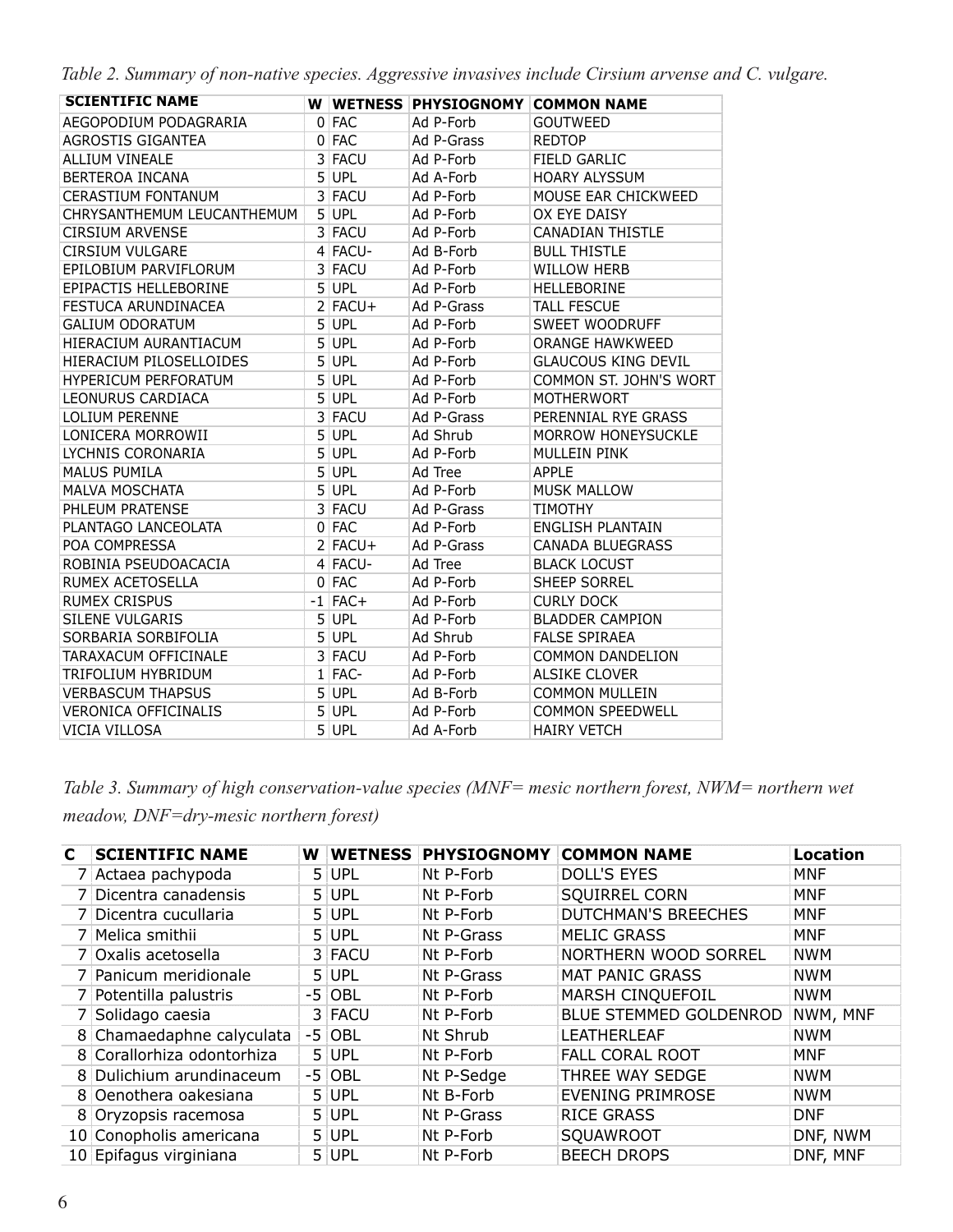| Krumweide Forest Reserve    |                                                                                                  |                 |              |              |      |                      |                   |                                                                                                     |
|-----------------------------|--------------------------------------------------------------------------------------------------|-----------------|--------------|--------------|------|----------------------|-------------------|-----------------------------------------------------------------------------------------------------|
| Addendum 2/9/2015           |                                                                                                  |                 |              |              |      |                      |                   |                                                                                                     |
| Krumweide Forest Reserv     |                                                                                                  |                 |              |              |      |                      |                   |                                                                                                     |
| Maple City                  |                                                                                                  |                 |              |              |      |                      |                   |                                                                                                     |
| Leelanau                    |                                                                                                  |                 |              |              |      |                      |                   |                                                                                                     |
|                             |                                                                                                  |                 |              |              |      |                      |                   |                                                                                                     |
| MI                          |                                                                                                  |                 |              |              |      |                      |                   |                                                                                                     |
| <b>USA</b>                  |                                                                                                  |                 |              |              |      |                      |                   |                                                                                                     |
| FQA DB Region:              | Michigan                                                                                         |                 |              |              |      |                      |                   |                                                                                                     |
| FQA DB Publication Year:    | 2014                                                                                             |                 |              |              |      |                      |                   |                                                                                                     |
| FQA DB Description:         | Reznicek, A.A., M.R. Penskar, B.S. Walters, and B.S. Slaughter. 2014. Michigan Floristic Quality |                 |              |              |      |                      |                   |                                                                                                     |
|                             |                                                                                                  |                 |              |              |      |                      |                   | Assessment Database. Herbarium, University of Michigan, Ann Arbor, MI and Michigan Natural Features |
| Practitioner:               | Liana May                                                                                        |                 |              |              |      |                      |                   |                                                                                                     |
|                             |                                                                                                  |                 |              |              |      |                      |                   |                                                                                                     |
| Latitude:                   |                                                                                                  |                 |              |              |      |                      |                   |                                                                                                     |
| Longitude:                  |                                                                                                  |                 |              |              |      |                      |                   |                                                                                                     |
| Weather Notes:              |                                                                                                  |                 |              |              |      |                      |                   |                                                                                                     |
| <b>Duration Notes:</b>      | Growing season 2012                                                                              |                 |              |              |      |                      |                   |                                                                                                     |
| Community Type Notes:       | Upland mesic and dry-mesic northern forest; emergent marsh in swale. Logged.                     |                 |              |              |      |                      |                   |                                                                                                     |
| Other Notes:                |                                                                                                  |                 |              |              |      |                      |                   |                                                                                                     |
| Private/Public:             | Public                                                                                           |                 |              |              |      |                      |                   |                                                                                                     |
|                             |                                                                                                  |                 |              |              |      |                      |                   |                                                                                                     |
| Conservatism-Based Metrics: |                                                                                                  |                 |              |              |      |                      |                   |                                                                                                     |
| Total Mean C:               | 3                                                                                                |                 |              |              |      |                      |                   |                                                                                                     |
|                             |                                                                                                  |                 |              |              |      |                      |                   |                                                                                                     |
| Native Mean C:              | 3.9                                                                                              |                 |              |              |      |                      |                   |                                                                                                     |
| Total FQI:                  | 36.1                                                                                             |                 |              |              |      |                      |                   |                                                                                                     |
| Native FQI:                 | 40.9                                                                                             |                 |              |              |      |                      |                   |                                                                                                     |
| Adjusted FQI:               | 34                                                                                               |                 |              |              |      |                      |                   |                                                                                                     |
| % C value 0:                | 29                                                                                               |                 |              |              |      |                      |                   |                                                                                                     |
| % C value 1-3:              | 27.6                                                                                             |                 |              |              |      |                      |                   |                                                                                                     |
| % C value 4-6:              | 33.1                                                                                             |                 |              |              |      |                      |                   |                                                                                                     |
| % C value 7-10:             | 10.3                                                                                             |                 |              |              |      |                      |                   |                                                                                                     |
| Native Tree Mean C:         | 3.8                                                                                              |                 |              |              |      |                      |                   |                                                                                                     |
|                             |                                                                                                  |                 |              |              |      |                      |                   |                                                                                                     |
| Native Shrub Mean C:        | 2.8                                                                                              |                 |              |              |      |                      |                   |                                                                                                     |
| Native Herbaceous Mean C:   | 4.1                                                                                              |                 |              |              |      |                      |                   |                                                                                                     |
|                             |                                                                                                  |                 |              |              |      |                      |                   |                                                                                                     |
| Species Richness:           |                                                                                                  |                 |              |              |      |                      |                   |                                                                                                     |
| <b>Total Species:</b>       | 145                                                                                              |                 |              |              |      |                      |                   |                                                                                                     |
| Native Species:             | 110                                                                                              | 75.90%          |              |              |      |                      |                   |                                                                                                     |
| Non-native Species:         | 35                                                                                               | 24.10%          |              |              |      |                      |                   |                                                                                                     |
|                             |                                                                                                  |                 |              |              |      |                      |                   |                                                                                                     |
| Species Wetness:            |                                                                                                  |                 |              |              |      |                      |                   |                                                                                                     |
|                             |                                                                                                  |                 |              |              |      |                      |                   |                                                                                                     |
| Mean Wetness:               | 1.7                                                                                              |                 |              |              |      |                      |                   |                                                                                                     |
| Native Mean Wetness:        | 1.3                                                                                              |                 |              |              |      |                      |                   |                                                                                                     |
|                             |                                                                                                  |                 |              |              |      |                      |                   |                                                                                                     |
| Physiognomy Metrics:        |                                                                                                  |                 |              |              |      |                      |                   |                                                                                                     |
| Tree:                       | 18                                                                                               | 12.40%          |              |              |      |                      |                   |                                                                                                     |
| Shrub:                      | 11                                                                                               | 7.60%           |              |              |      |                      |                   |                                                                                                     |
| Vine:                       | 3                                                                                                | 2.10%           |              |              |      |                      |                   |                                                                                                     |
| Forb:                       | 83                                                                                               | 57.20%          |              |              |      |                      |                   |                                                                                                     |
| Grass:                      | 13                                                                                               | 9%              |              |              |      |                      |                   |                                                                                                     |
| Sedge:                      | 10                                                                                               | 6.90%           |              |              |      |                      |                   |                                                                                                     |
| Rush:                       | 0                                                                                                | 0%              |              |              |      |                      |                   |                                                                                                     |
|                             | 7                                                                                                |                 |              |              |      |                      |                   |                                                                                                     |
| Fern:                       |                                                                                                  | 4.80%           |              |              |      |                      |                   |                                                                                                     |
| Bryophyte:                  | 0                                                                                                | $0\%$           |              |              |      |                      |                   |                                                                                                     |
|                             |                                                                                                  |                 |              |              |      |                      |                   |                                                                                                     |
| <b>Duration Metrics:</b>    |                                                                                                  |                 |              |              |      |                      |                   |                                                                                                     |
| Annual:                     | 9                                                                                                | 6.20%           |              |              |      |                      |                   |                                                                                                     |
| Perennial:                  | 132                                                                                              | 91%             |              |              |      |                      |                   |                                                                                                     |
| Biennial:                   | 4                                                                                                | 2.80%           |              |              |      |                      |                   |                                                                                                     |
| Native Annual:              | 7                                                                                                | 4.80%           |              |              |      |                      |                   |                                                                                                     |
| Native Perennial:           | 101                                                                                              | 69.70%          |              |              |      |                      |                   |                                                                                                     |
| Native Biennial:            | 2                                                                                                | 1.40%           |              |              |      |                      |                   |                                                                                                     |
|                             |                                                                                                  |                 |              |              |      |                      |                   |                                                                                                     |
| Species:                    |                                                                                                  |                 |              |              |      |                      |                   |                                                                                                     |
|                             |                                                                                                  |                 |              |              |      |                      |                   |                                                                                                     |
| Scientific Name             | Family                                                                                           | Acronym Native? |              | C            | W    | Physiognomy Duration |                   | Common Name                                                                                         |
| Acer pensylvanicum          | Sapindaceae                                                                                      | <b>ACEPEN</b>   | native       | 5            | 3    | tree                 | perennial         | striped maple                                                                                       |
| Acer rubrum                 | Sapindaceae                                                                                      | <b>ACERUB</b>   | native       | $\mathbf{1}$ | 0    | tree                 | perennial         | red maple                                                                                           |
| Acer saccharum              | Sapindaceae                                                                                      | <b>ACESAU</b>   | native       | 5            | 3    | tree                 |                   | perennial sugar maple                                                                               |
| Achillea millefolium        | Asteraceae                                                                                       | ACHMIL          | native       | 1            | 3    | forb                 | perennial         | yarrow                                                                                              |
| Acorus calamus              | Acoraceae                                                                                        | <b>ACOCAL</b>   | non-native 0 |              | -5   | forb                 | perennial calamus |                                                                                                     |
| Actaea pachypoda            | Ranunculaceae                                                                                    | <b>ACTPAC</b>   | native       | 7            | 5    | forb                 |                   | perennial dolls-eyes                                                                                |
| Aegopodium podagraria       | Apiaceae                                                                                         | AEGPOD          | non-native 0 |              | 0    | forb                 | perennial         | goutweed                                                                                            |
| Agrimonia gryposepala       | Rosaceae                                                                                         | AGRGRY          | native       | 2            | 3    | forb                 | perennial         | tall agrimony                                                                                       |
|                             |                                                                                                  |                 |              |              |      |                      |                   |                                                                                                     |
| Agrostis gigantea           | Poaceae                                                                                          | AGRGIG          | non-native 0 |              | $-3$ | grass                | perennial redtop  |                                                                                                     |
| Allium tricoccum            | Alliaceae                                                                                        | ALLTRI          | native       | 5            | 3    | forb                 |                   | perennial wild leek                                                                                 |
| Allium vineale              | Alliaceae                                                                                        | <b>ALLVIN</b>   | non-native 0 |              | 3    | forb                 | perennial         | field garlic                                                                                        |
| Ambrosia artemisiifolia     | Asteraceae                                                                                       | AMBART          | native       | 0            | 3    | forb                 | annual            | common ragweed                                                                                      |
| Amelanchier arborea         | Rosaceae                                                                                         | AMEARB          | native       | 4            | 3    | tree                 | perennial         | juneberry                                                                                           |
| Anaphalis margaritacea      | Asteraceae                                                                                       | ANAMAR          | native       | 3            | 5    | forb                 | perennial         | pearly everlasting                                                                                  |
| Aralia nudicaulis           | Araliaceae                                                                                       | ARANUD          | native       | 5            | 3    | forb                 | perennial         | wild sarsaparilla                                                                                   |
| Asclepias incarnata         | Apocynaceae                                                                                      | ASCINC          | native       | 6            | -5   | forb                 | perennial         | swamp milkweed                                                                                      |
|                             |                                                                                                  |                 |              |              |      |                      |                   |                                                                                                     |
| Asclepias syriaca           | Apocynaceae                                                                                      | <b>ASCSYR</b>   | native       | $\mathbf{1}$ | 5    | forb                 | perennial         | common milkweed                                                                                     |
| Athyrium filix-femina       | Athyriaceae                                                                                      | ATHFIL          | native       | 4            | 0    | fern                 | perennial         | lady fern                                                                                           |
| Berteroa incana             | Brassicaceae                                                                                     | <b>BERINC</b>   | non-native 0 |              | 5    | forb                 | annual            | hoary alyssum                                                                                       |
| Betula papyrifera           | Betulaceae                                                                                       | <b>BETPAP</b>   | native       | 2            | 3    | tree                 |                   | perennial paper birch                                                                               |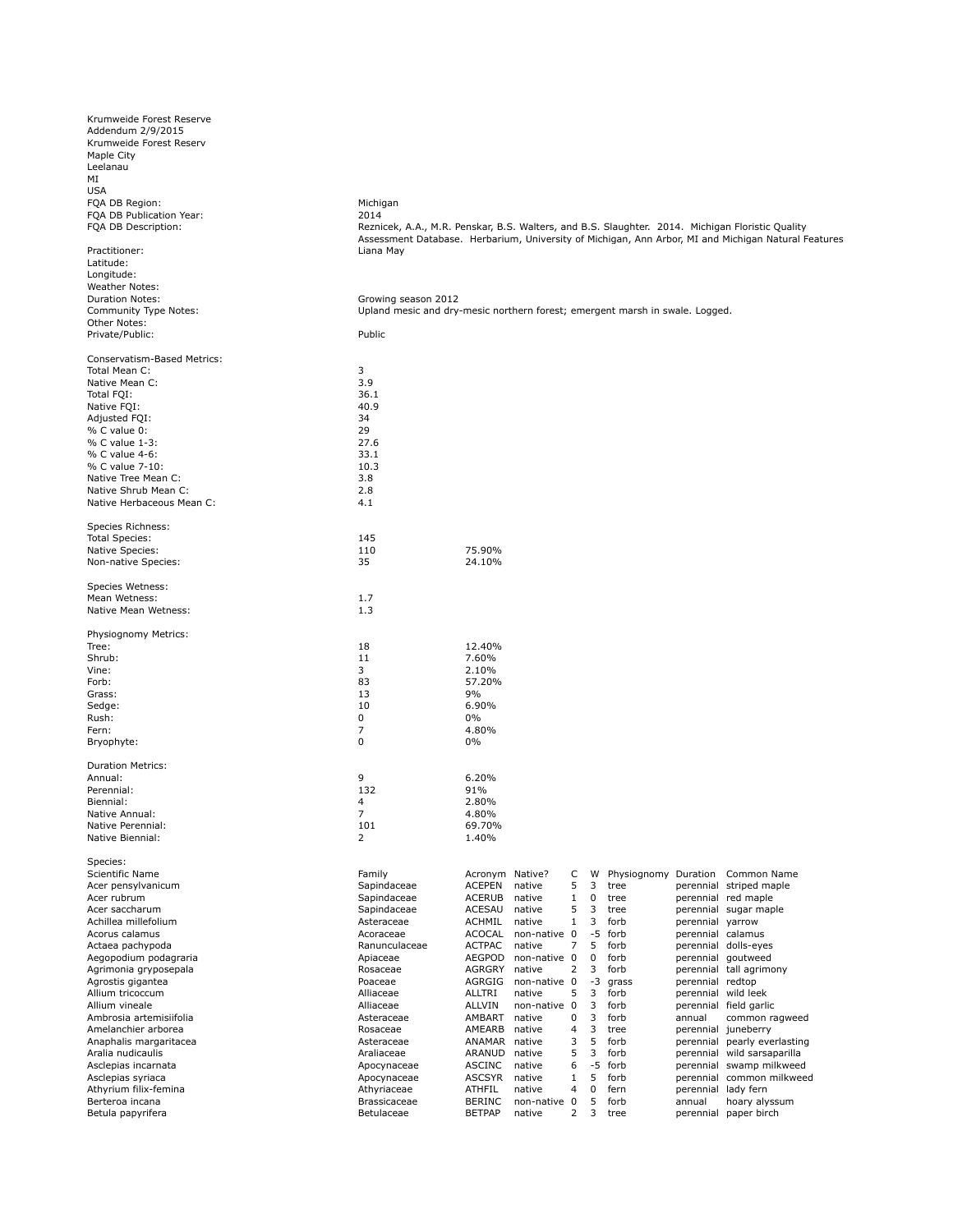| Boehmeria cylindrica                                        | Urticaceae                   | <b>BOECYL</b>                  | native                       | 5                   | -5      | forb           |                                | perennial false nettle                                       |
|-------------------------------------------------------------|------------------------------|--------------------------------|------------------------------|---------------------|---------|----------------|--------------------------------|--------------------------------------------------------------|
| Carex arctata                                               | Cyperaceae                   | <b>CXARTT</b>                  | native                       | 3                   | 5       | sedge          | perennial sedge                |                                                              |
| Carex crinita                                               | Cyperaceae                   | <b>CXCRIN</b>                  | native                       | 4                   | -5      | sedge          | perennial sedge                |                                                              |
| Carex foenea; c. aenea                                      | Cyperaceae                   | <b>CXFOEN</b><br><b>CXGRAA</b> | native                       | 3                   | 5       | sedge          | perennial sedge                |                                                              |
| Carex gracillima<br>Carex ormostachya                       | Cyperaceae<br>Cyperaceae     | CXORMO native                  | native                       | 4<br>5              | 3<br>5  | sedge<br>sedge | perennial sedge                | sedge                                                        |
| Carex pedunculata                                           | Cyperaceae                   | <b>CXPEDU</b>                  | native                       | 5                   | 3       | sedge          | perennial<br>perennial sedge   |                                                              |
| Carex scoparia                                              | Cyperaceae                   | <b>CXSCOP</b>                  | native                       | 4                   | $-3$    | sedge          | perennial                      | sedge                                                        |
| Carex utriculata; c. rostrata                               | Cyperaceae                   | <b>CXUTRI</b>                  | native                       | 5                   | -5      | sedge          | perennial                      | sedge                                                        |
| Cerastium fontanum                                          | Caryophyllaceae              | <b>CERFON</b>                  | non-native 0                 |                     | 3       | forb           | perennial                      | mouse-ear chickweed                                          |
| Chamaedaphne calyculata                                     | Ericaceae                    | CHACAL                         | native                       | 8                   | -5      | shrub          | perennial                      | leatherleaf                                                  |
| Cirsium arvense                                             | Asteraceae                   | <b>CIRARV</b>                  | non-native 0                 |                     | 3       | forb           | perennial                      | canada thistle                                               |
| Cirsium vulgare                                             | Asteraceae                   | <b>CIRVUL</b>                  | non-native 0                 |                     | 3       | forb           | biennial                       | bull thistle                                                 |
| Claytonia virginica                                         | Montiaceae                   | <b>CLAVIR</b><br><b>CLIVUL</b> | native<br>native             | 4<br>3              | 3<br>5  | forb<br>forb   |                                | perennial spring-beauty<br>wild-basil                        |
| Clinopodium vulgare<br>Comarum palustre; potentilla p.      | Lamiaceae<br>Rosaceae        | COMPAL                         | native                       | 7                   | -5      | forb           | perennial<br>perennial         | marsh cinquefoil                                             |
| Conopholis americana                                        | Orobanchaceae                | CONAME                         | native                       | 10                  | 5       | forb           |                                | perennial squaw-root                                         |
| Conyza canadensis                                           | Asteraceae                   | CONCAN                         | native                       | 0                   | 3       | forb           | annual                         | horseweed                                                    |
| Corallorhiza odontorhiza                                    | Orchidaceae                  | CORODO                         | native                       | 8                   | 5       | forb           | perennial                      | fall coral-root                                              |
| Cornus sericea; c. stolonifera                              | Cornaceae                    | <b>CORSER</b>                  | native                       | 2                   | -3      | shrub          | perennial                      | red-osier                                                    |
| Danthonia spicata                                           | Poaceae                      | DANSPI                         | native                       | $\overline{4}$      | 5       | grass          | perennial                      | poverty grass; oatgrass                                      |
| Dendrolycopodium obscurum; lycopodium o.                    | Lycopodiaceae                | <b>DENOBS</b>                  | native                       | 5                   | 3       | fern           | perennial                      | ground-pine                                                  |
| Dicentra canadensis                                         | Papaveraceae                 | <b>DICCAN</b>                  | native                       | 7                   | 5<br>5  | forb           | perennial                      | squirrel-corn                                                |
| Dicentra cucullaria<br>Dichanthelium implicatum; panicum i. | Papaveraceae<br>Poaceae      | <b>DICCUC</b><br><b>DICIMP</b> | native<br>native             | $\overline{7}$<br>3 | 0       | forb<br>grass  | perennial<br>perennial         | dutchmans-breeches<br>panic grass                            |
| Dichanthelium meridionale; panicum m.                       | Poaceae                      | <b>DICMER</b>                  | native                       | $\overline{7}$      | 5       | grass          | perennial                      | mat panic grass                                              |
| Dryopteris intermedia                                       | Dryopteridaceae              | <b>DRYINT</b>                  | native                       | 5                   | 0       | fern           | perennial                      | evergreen woodfern                                           |
| Dulichium arundinaceum                                      | Cyperaceae                   | DULARU                         | native                       | 8                   | -5      | sedge          |                                | perennial three-way sedge                                    |
| Epifagus virginiana                                         | Orobanchaceae                | <b>EPIVIR</b>                  | native                       | 10                  | 5       | forb           | annual                         | beech-drops                                                  |
| Epilobium parviflorum                                       | Onagraceae                   | EPIPAR                         | non-native 0                 |                     | -5      | forb           | perennial                      | willow-herb                                                  |
| Epipactis helleborine                                       | Orchidaceae                  | EPIHEL                         | non-native 0                 |                     | 0       | forb           |                                | perennial helleborine                                        |
| Erechtites hieraciifolius                                   | Asteraceae                   | EREHIE                         | native                       | 2                   | 3       | forb           | annual                         | fireweed                                                     |
| Erigeron strigosus                                          | Asteraceae                   | <b>ERISTR</b><br>ERYAME        | native                       | 4                   | 3       | forb           | perennial                      | daisy fleabane                                               |
| Erythronium americanum<br>Eupatorium perfoliatum            | Liliaceae<br>Asteraceae      | <b>EUPPER</b>                  | native<br>native             | 5<br>4              | 5<br>-3 | forb<br>forb   | perennial<br>perennial boneset | yellow trout lily                                            |
| Euphorbia maculata                                          | Euphorbiaceae                | <b>EUPMAC</b>                  | native                       | 0                   | 3       | forb           | annual                         | spotted spurge                                               |
| Eurybia macrophylla; aster m.                               | Asteraceae                   | <b>EURMAC</b>                  | native                       | $\overline{4}$      | 5       | forb           | perennial                      | big-leaved aster                                             |
| Euthamia graminifolia                                       | Asteraceae                   | <b>EUTGRA</b>                  | native                       | 3                   | 0       | forb           | perennial                      | grass-leaved goldenrod                                       |
| Eutrochium maculatum; eupatorium m.                         | Asteraceae                   | <b>EUTMAC</b>                  | native                       | $\overline{4}$      | -5      | forb           | perennial                      | joe-pye-weed                                                 |
| Fagus grandifolia                                           | Fagaceae                     | <b>FAGGRA</b>                  | native                       | 6                   | 3       | tree           | perennial                      | american beech                                               |
| Fallopia cilinodis; polygonum c.                            | Polygonaceae                 | <b>FALCIL</b>                  | native                       | 3                   | 5       | vine           | perennial                      | fringed false buckwheat                                      |
| Festuca saximontana                                         | Poaceae                      | <b>FESSAX</b>                  | native                       | 6                   | 5       | grass          | perennial fescue               |                                                              |
| Fragaria virginiana                                         | Rosaceae<br>Oleaceae         | <b>FRAVIR</b><br>FRAAME        | native<br>native             | 2<br>5              | 3<br>3  | forb<br>tree   |                                | perennial wild strawberry<br>white ash                       |
| Fraxinus americana<br>Galium lanceolatum                    | Rubiaceae                    | GALLAN                         | native                       | $\overline{4}$      | 5       | forb           | perennial                      | perennial yellow wild licorice                               |
| Galium odoratum                                             | Rubiaceae                    | GALODO                         | non-native 0                 |                     | 5       | forb           | perennial                      | sweet woodruff                                               |
| Galium trifidum                                             | Rubiaceae                    | <b>GALTRD</b>                  | native                       | 6                   | $-3$    | forb           | perennial                      | small bedstraw                                               |
| Geum aleppicum                                              | Rosaceae                     | <b>GEUALE</b>                  | native                       | 3                   | 0       | forb           | perennial                      | yellow avens                                                 |
| Goodyera oblongifolia                                       | Orchidaceae                  | GOOOBL native                  |                              | 8                   | 3       | forb           | perennial                      | menzies rattlesnake plantain                                 |
| Hackelia virginiana                                         | Boraginaceae                 | <b>HACVIR</b>                  | native                       | 1                   | 3       | forb           | biennial                       | beggars lice                                                 |
| Hieracium aurantiacum                                       | Asteraceae                   | <b>HIEAUR</b>                  | non-native 0                 |                     | 5       | forb           |                                | perennial orange hawkweed                                    |
| Hieracium piloselloides<br>Hypericum perforatum             | Asteraceae                   | <b>HIEPIS</b><br><b>HYPPER</b> | non-native 0<br>non-native 0 |                     | 5<br>5  | forb           | perennial                      | king devil                                                   |
| Juncus effusus                                              | Hypericaceae<br>Juncaceae    | <b>JUNEFF</b>                  | native                       | 3                   | -5      | forb<br>forb   | perennial                      | perennial common st. johns-wort<br>soft-stemmed rush         |
| Juncus tenuis                                               | Juncaceae                    | <b>JUNTEN</b>                  | native                       | $\mathbf{1}$        | 0       | forb           | perennial                      | path rush                                                    |
| Juniperus communis                                          | Cupressaceae                 | <b>JUNCOI</b>                  | native                       | 4                   | 3       | shrub          | perennial                      | common or ground juniper                                     |
| Lemna minor                                                 | Araceae                      | LEMMIN                         | native                       | 5                   | -5      | forb           |                                | perennial common duckweed                                    |
| Leonurus cardiaca                                           | Lamiaceae                    | LEOCAR                         | non-native 0                 |                     | 5       | forb           |                                | perennial motherwort                                         |
| Leucanthemum vulgare; chrysanthemum leucanthemum Asteraceae |                              | LEUVUL                         | non-native 0                 |                     | 5       | forb           |                                | perennial ox-eye daisy                                       |
| Lolium perenne                                              | Poaceae                      | <b>LOLPER</b>                  | non-native 0                 |                     | 3       | grass          | perennial ryegrass             |                                                              |
| Lonicera morrowii                                           | Caprifoliaceae               |                                | LONMOR non-native 0          |                     | 3       | shrub          | perennial                      | morrow honeysuckle                                           |
| Lycopus americanus<br>Maianthemum canadense                 | Lamiaceae<br>Convallariaceae | LYCAME<br>MAICAN               | native<br>native             | 2<br>4              | -5<br>3 | forb<br>forb   | perennial<br>perennial         | common water horehound<br>canada mayflower                   |
| Malus pumila                                                | Rosaceae                     | MALPUM                         | non-native 0                 |                     | 5       | tree           | perennial                      | apple                                                        |
| Malva moschata                                              | Malvaceae                    | MALMOS                         | non-native 0                 |                     | 5       | forb           | perennial                      | musk mallow                                                  |
| Melica smithii                                              | Poaceae                      | MELSMI                         | native                       | 7                   | 5       | grass          | perennial                      | melic grass                                                  |
| Oenothera oakesiana                                         | Onagraceae                   | OENOAK native                  |                              | 7                   | 5       | forb           | biennial                       | evening-primrose                                             |
| Onoclea sensibilis                                          | Onocleaceae                  | ONOSEN                         | native                       | 2                   | $-3$    | fern           | perennial                      | sensitive fern                                               |
| Oryzopsis asperifolia                                       | Poaceae                      | <b>ORYASP</b>                  | native                       | 6                   | 5       | grass          | perennial                      | rough-leaved rice-grass                                      |
| Osmorhiza longistylis                                       | Apiaceae                     | OSMLON native                  |                              | 3<br>5              | 3       | forb           | perennial                      | smooth sweet-cicely                                          |
| Osmunda regalis<br>Ostrya virginiana                        | Osmundaceae<br>Betulaceae    | OSMREG native<br><b>OSTVIR</b> | native                       | 5                   | -5<br>3 | fern<br>tree   | perennial<br>perennial         | royal fern<br>ironwood; hop-hornbeam                         |
| Oxalis acetosella                                           | Oxalidaceae                  | OXAACE                         | native                       | 7                   | 3       | forb           | perennial                      | northern wood-sorrel                                         |
| Phalaris arundinacea                                        | Poaceae                      | PHAARU                         | native                       | 0                   | -3      | grass          | perennial                      | reed canary grass                                            |
| Phleum pratense                                             | Poaceae                      | PHLPRA                         | non-native 0                 |                     | 3       | grass          | perennial timothy              |                                                              |
| Phytolacca americana                                        | Phytolaccaceae               | PHYAME                         | native                       | 2                   | 3       | forb           | perennial                      | pokeweed                                                     |
| Pilea fontana                                               | Urticaceae                   | PILFON                         | native                       | 5                   | $-3$    | forb           | annual                         | bog clearweed                                                |
| Pinus strobus                                               | Pinaceae                     | <b>PINSTR</b>                  | native                       | 3                   | 3       | tree           |                                | perennial white pine                                         |
| Piptatherum racemosum; oryzopsis r.                         | Poaceae                      | PIPRAC                         | native                       | 8                   | 5       | grass          |                                | perennial rice-grass                                         |
| Plantago lanceolata                                         | Plantaginaceae               | PLALAN                         | non-native 0                 | 0                   | 3<br>0  | forb           | perennial                      | english plantain                                             |
| Plantago rugelii<br>Poa compressa                           | Plantaginaceae<br>Poaceae    | PLARUG<br>POACOM               | native<br>non-native 0       |                     | 3       | forb<br>grass  |                                | perennial red-stalked plantain<br>perennial canada bluegrass |
| Polygonatum pubescens                                       | Convallariaceae              | <b>POLPUB</b>                  | native                       | 5                   | 5       | forb           | perennial                      | downy solomon seal                                           |
| Populus grandidentata                                       | Salicaceae                   | POPGRA                         | native                       | 4                   | 3       | tree           |                                | perennial big-tooth aspen                                    |
|                                                             |                              |                                |                              |                     |         |                |                                |                                                              |